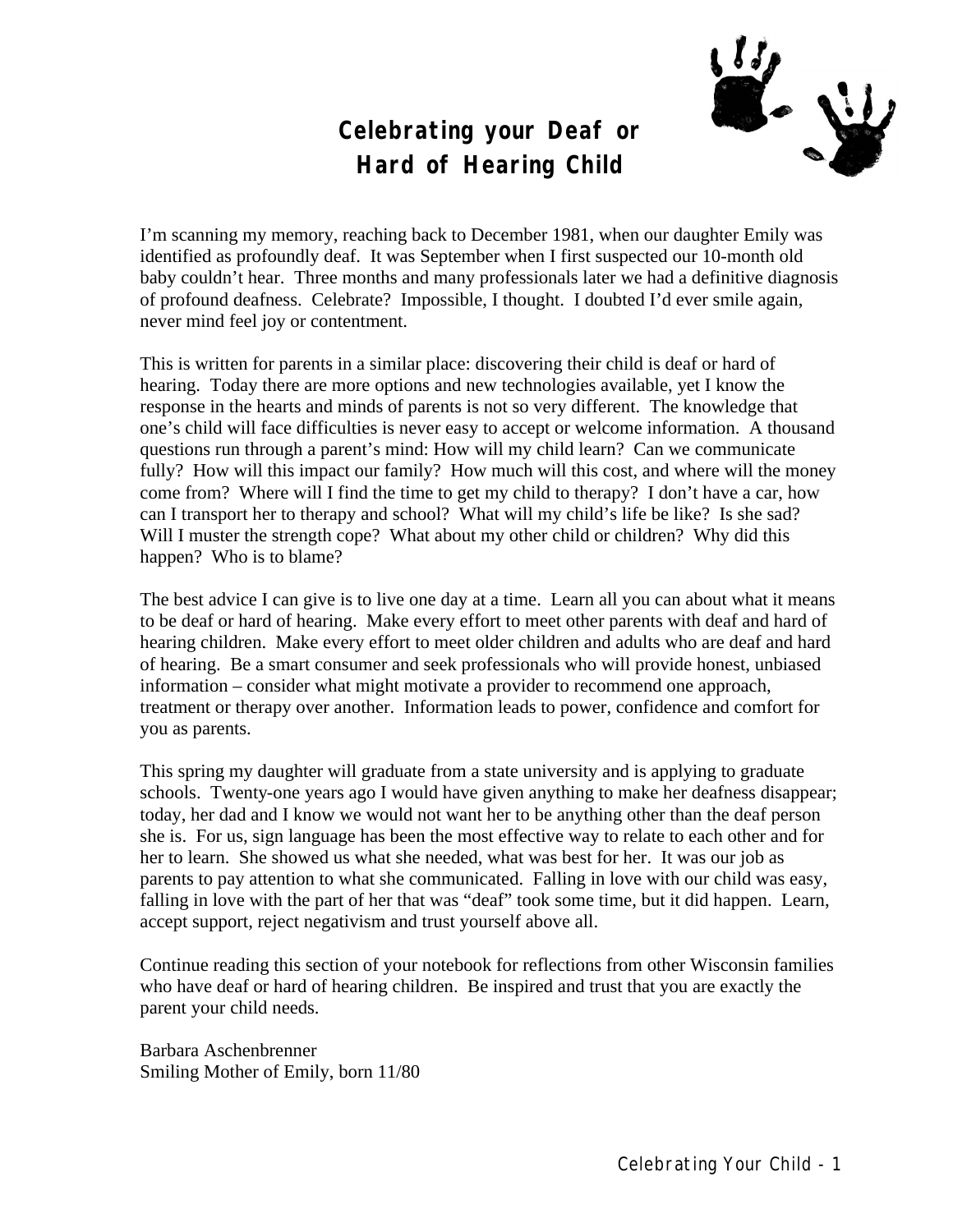### **Personal Stories of Celebration**



*Here is your chance to meet a few Wisconsin families who have children who are deaf or hard of hearing. They have shared personal celebrations of their children.*

#### Jack, born 9/97



When our deaf son was very young, people would ask, "How's Jack?" We knew they were most curious about his progress relative to his hearing loss; however, we were bothered when the deafness overshadowed the fact that he was really just a healthy, normal little boy. So, in response to people's questions, we would tell a story about what Jack was doing. For example, we'd say, "oh, he walks now and is getting into

everything." We think of Jack as a child first, and his deafness is just part of who he is. We try to guide others into seeing him as we do. We must also add that when he was a year and a half old, Jack received a cochlear implant and is making fantastic progress in his speech, listening and language skills.

-- Paul & Molly Martzke, Green Bay

### Catherine & Ian, born 8/93



Our twins, Catherine and Ian, are deaf and we have two older boys who are hearing. We suspected first that Catherine couldn't hear. Ian had us fooled because when I (mom) would rock and sing to him, he'd hum back. Both were tested, and identified with profound hearing losses. Within minutes of the diagnosis, right there in the audiologist's office, we learned the signs for "ball" and "baby." I knew our children were ready for language; Catherine was already showing frustration at 13

months of age. We use CASE (Conceptually Accurate Signed English), speaking and signing at the same time in order to include everyone in our family. Within a week or two, the twins were signing back to us. Our older boys are proud to know sign language. Catherine leans more toward using ASL (American Sign Language) while Ian readily acquires English through signs and speech reading. They attend our neighborhood school with the accommodation of an interpreter and keep pace with their peers. At age seven, they were diagnosed with a heart condition called "Long Q-T Syndrome," which sometimes exists in conjunction with profound deafness. The syndrome is rare, but we encourage parents to speak with their doctor about ruling it in or out. More information can be found on this website: SADS.org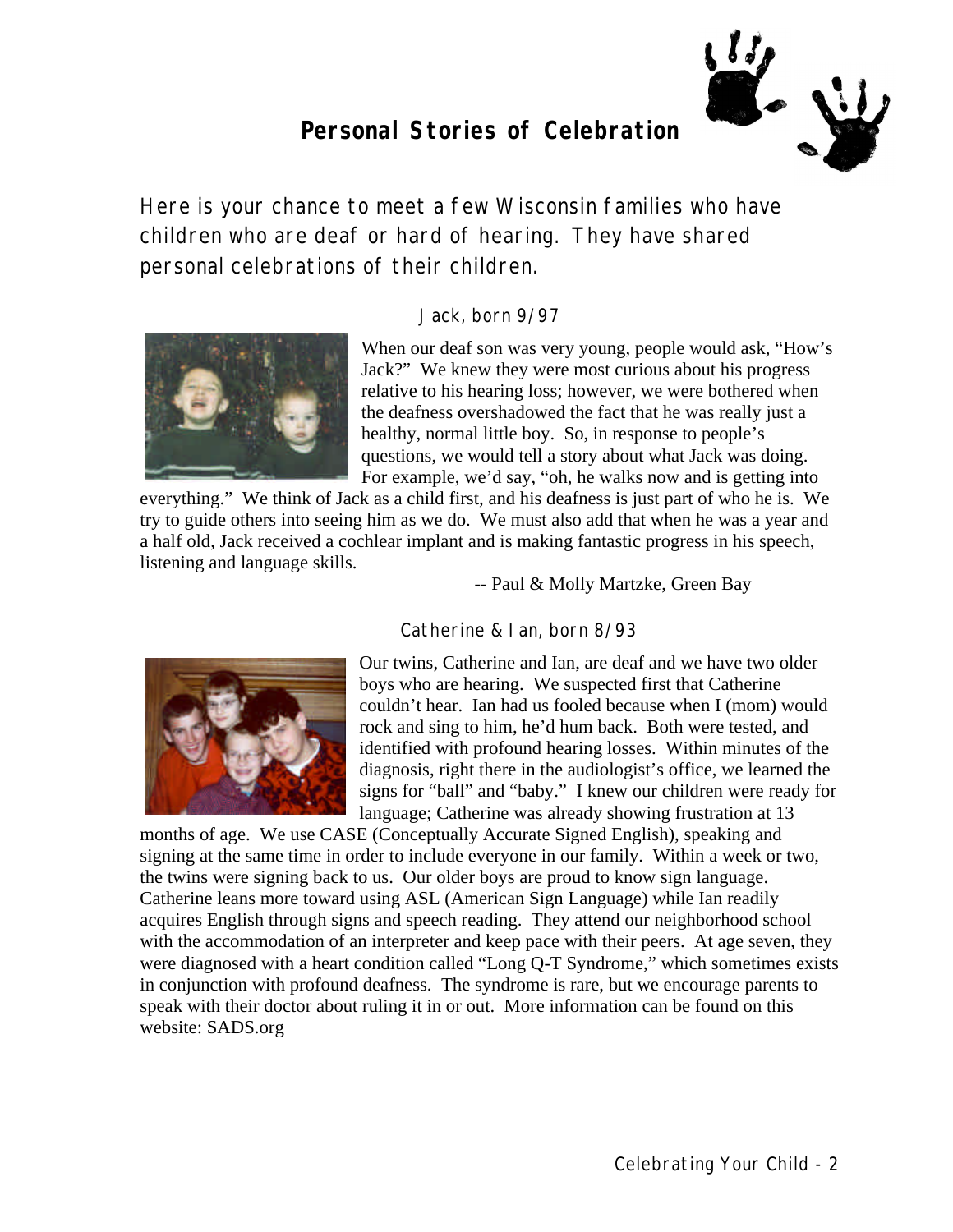#### Willa, born 5/97



Willa is our first child, our only child. She failed the newborn hearing screening, and was diagnosed with certain hearing loss a year and a half later. She uses hearing aids and has learned to speak. She does well in school, being mainstreamed into a regular kindergarten class. She loves books and qualifies to attend reading instruction in the first grade classroom at school. We go to the library one or two times per week and read with her every night. Willa even has her own library card! About six months ago,

she lost more hearing in her right ear and we hope she will receive a cochlear implant soon. Of course we worry about her future, her education and communication, but we've been through the hardest part. Her grandparents, the whole family, and we all love her very much. She's really no different than any other kid.

-- Allen Tsao & Aiping Gu, Milwaukee

#### Emma, born 4/97



We've always believed that it's important for people to perceive the deaf or hard of hearing child as a child! So many consider deafness to be a disability. We don't see it that way – our daughter Emma will live a different way. She will require some special accommodations, but basically she just uses different ways to communicate and to learn or approach information and situations. When Emma was young, we

suspected that she couldn't hear and thought, "If all we have to do is learn sign language, that's no big deal." We participate in Wisconsin's Deaf Mentor Program and appreciate the education and encouragement we receive from our deaf mentor.

-- Don & Lori Menzel, Kewaskum

#### Claire, born 11/98



Our daughter Claire was diagnosed at 17 months with a moderate to severe hearing loss. It was hard to believe at the time because she is such a smart little girl who was already speechreading and focusing on visual cues. Once fitted with hearing aids and given access to communication through speech therapy and sign language, she made incredible strides. By age 3 years, her expressive speech was delayed by only six months and her receptive language skills

exceeded her actual age! Those are "clinical" statistics that provide a narrow view of Claire. In fact, she is an energetic, inquisitive and affectionate girl who often seems wise beyond her years. She has a sense of humor and loves "knock down hugs." She has taught us to appreciate little things. We'll never forget the look on her face when she realized that our cats, which she'd seen daily since she was born, made noises! She is like any other child is so many ways, yet just a little more special from our perspective.

--Jack & Christine Herden, Monches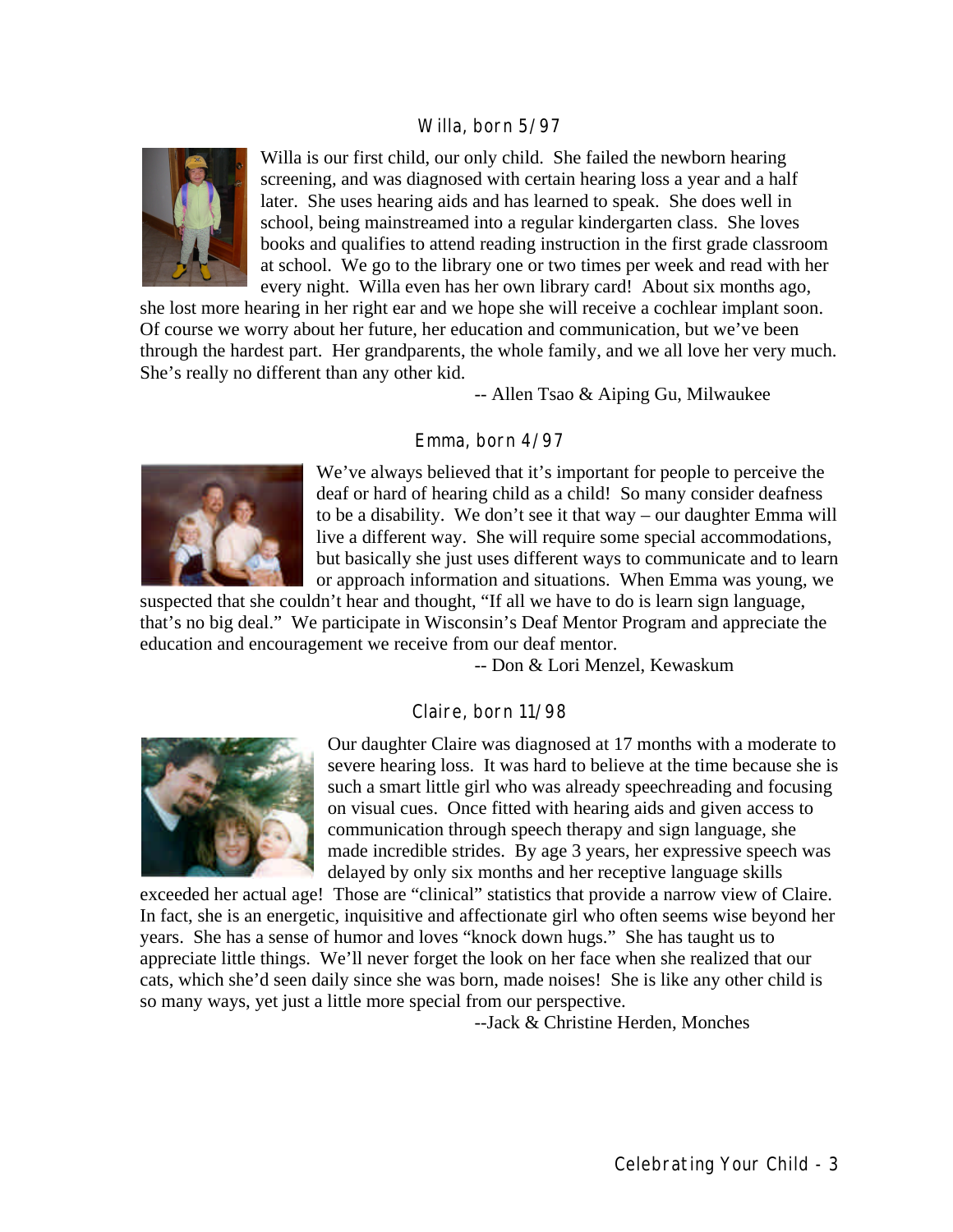#### Erik, born 2/93



Erik has a severe to profound hearing loss, but with hearing aids, is able to hear in that "speech banana" range at 20-35 decibels. Erik has a fun sense of humor. If you ask him to describe himself he'll tell you he's good at video games. His positive, cheerful disposition was helpful for me as his mother when we first discovered his hearing loss at 13 months of age. He continued to be his happy, cheerful self and wondered why I was crying. Today he has a sign language interpreter in school to insure that he

doesn't miss curriculum content, but likes using his speech and hearing to communicate with friends. Erik is an above average reader, a skill we credit to early use of closed captions on television and videos. He's our third child, so it's been natural for us to see him as a "whole child" and look beyond the hearing loss to the young, smart, charming person he truly is. --Frank & Angela Pintar, Wauwatosa

#### Janeva Mosher, born 8/01



We are deaf, and whether our child was deaf or hearing didn't matter. Neva is deaf and a true blessing. For us this is normal, she is normal, her development is normal and she proves that hearing and deaf children are very much the same. She achieves developmental milestones that are typical of most children. Our daughter is assertive, independent and a delight! A deaf child is a

child first and we advise parents of deaf children to relax and enjoy their kids. We love Neva and everyday feel thankful for all the great things she brings to our life, she is such a joy and lights up the world for everyone who meets her. We hope you will meet her someday! All that being true, raising a deaf child is still a process full of decisions - as much so for deaf parents as for hearing parents. We who are deaf may make different decisions, but make them we must, and we encourage parents to get support from other parents to make the process easier.

--Jeff Mosher & Amy Rowley, Franklin

#### Jennifer, born 9/98



We adopted Jennifer as a newborn, from the Marshall Islands. We knew she was tiny and might have some problems, but didn't know she was deaf until she was 15 months old. She also has cerebral palsy. People ask us if we'd have adopted her if we'd known about her medical concerns and deafness. Our answer is definitely, "yes! It would never have changed our minds." Around four months after identifying her deafness and starting to communicate using sign language it "clicked" for us that this

was a kind of special way to get to know Jennifer. We believe there's a reason for this to happen and that her being deaf is just a "different way."

--Brian & Tammy Hogan, Mukwanago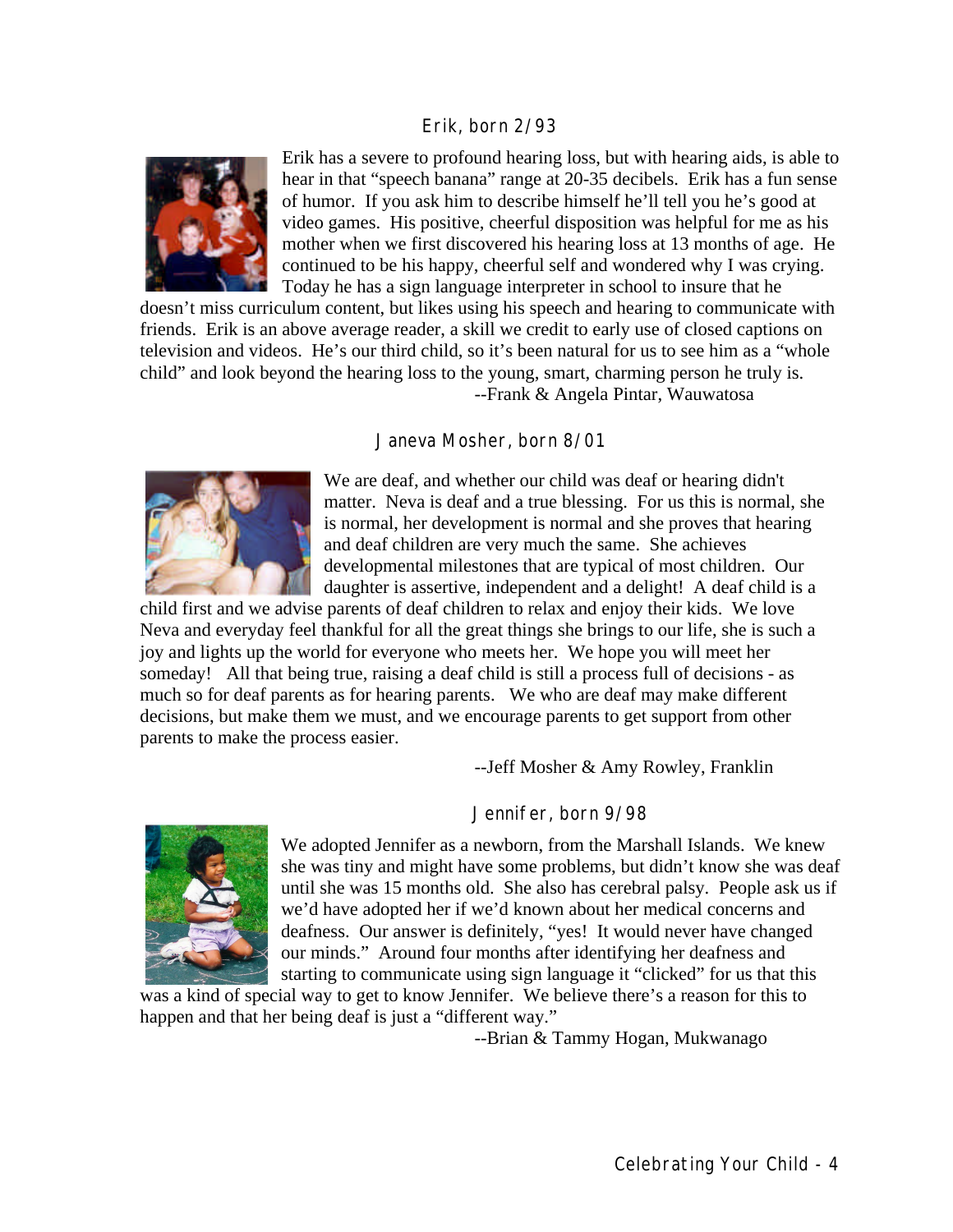#### Jacob, born 7/01



Our son Jacob's hearing loss was identified through a newborn hearing screening. At 13 months he received a cochlear implant. At 17 months he now runs around, pointing and grunting – his way to ask for the names of things. We're involved in a playgroup with hearing kids and observe little difference between him and the other children except that he seems much more expressive non-verbally and often gets his point across more effectively. He's in the oral playgroup at the Center for the Deaf & Hard of Hearing and receives speech therapy at Children's

Hospital of Wisconsin. We still use a few signs and if he knows the name of something in sign language, he uses it. It's fun to see the "wheels turning" in his head as he learns. Through Wisconsin's Deaf Mentor Program we've been exposed to Deaf culture, an awesome new experience for us.

-- Ron & Chris Jahnke, Wauwatosa

#### Tess, born 3/98



Some people say that a deaf kid is "just a kid." But, our daughter Tess is still a *deaf kid*; we can't separate the deafness from her. She also has Down Syndrome, so for her, things take more time. Moments to celebrate are when she shows that spark of understanding, then uses signs. She tells us a story, her hands flying, and we understand bits and pieces. When things "click" for her it's a thrill because it's taken us so long to get to that point. --Dan Ruetten & Connie Stevens, Spring Green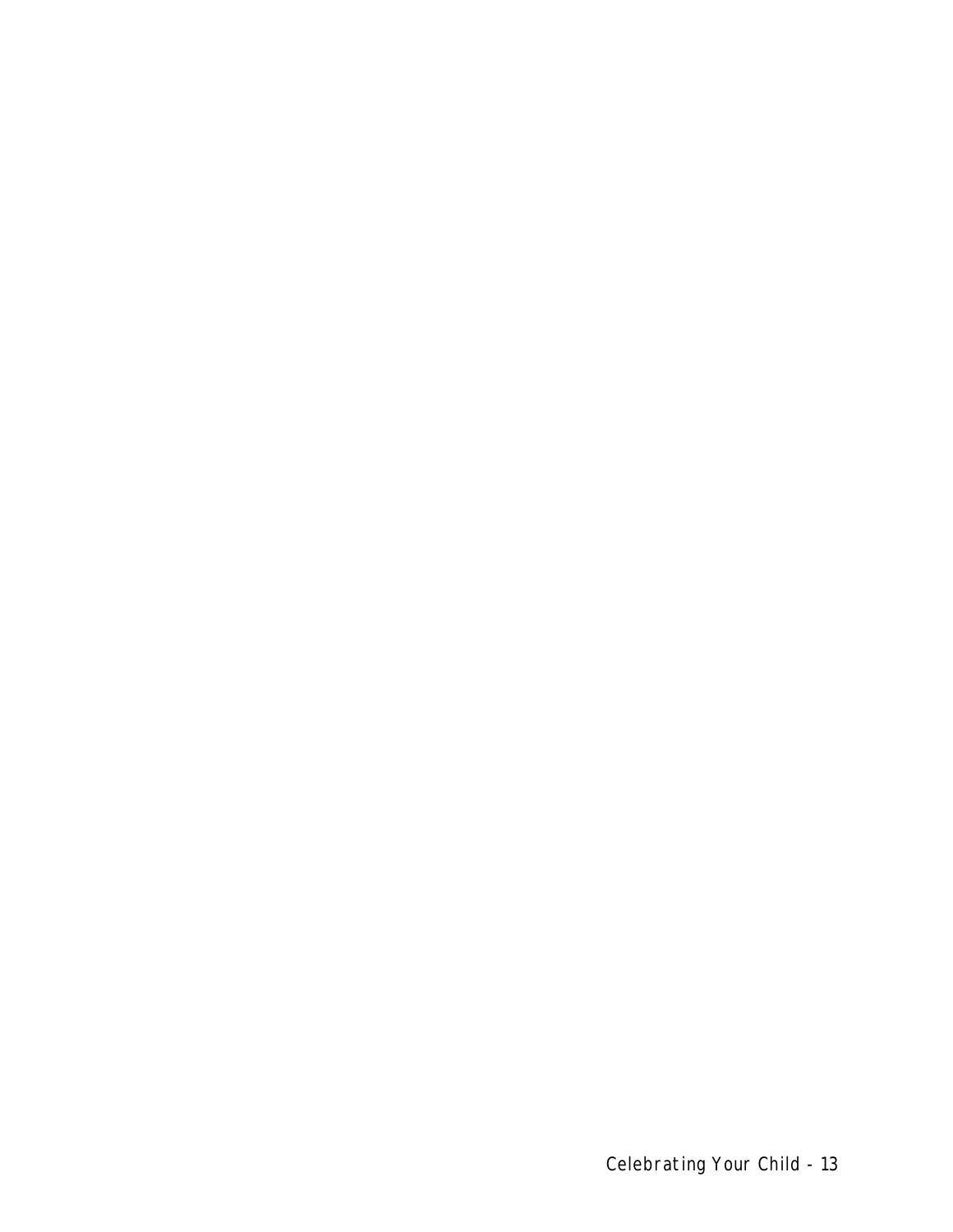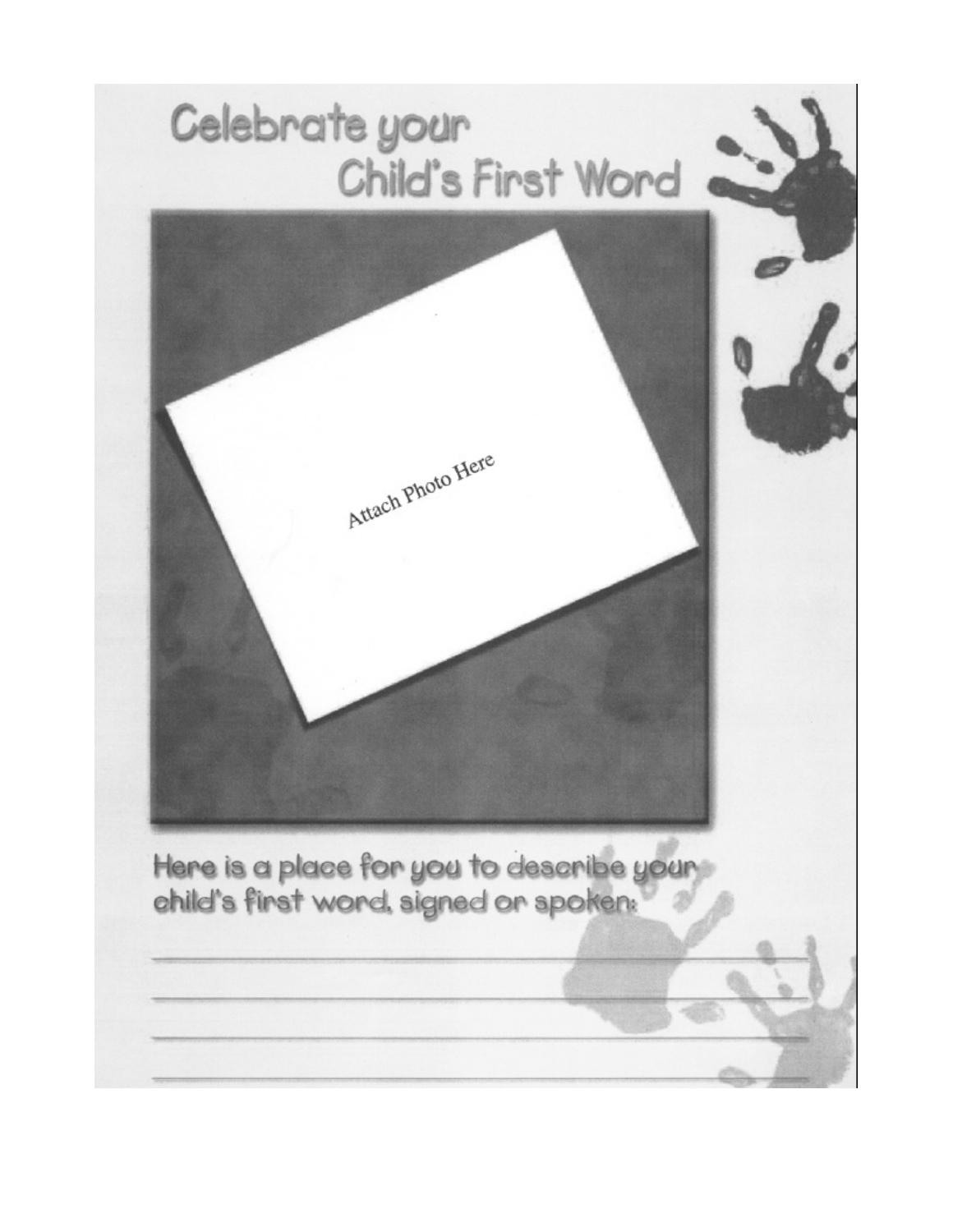# Celebrating Your Child

|              | Likes | <b>Dislikes</b> |
|--------------|-------|-----------------|
| Food         |       |                 |
| and          |       |                 |
| <b>Drink</b> |       |                 |
|              |       |                 |

| Likes | <b>Dislikes</b> |               |
|-------|-----------------|---------------|
|       |                 | People<br>and |
|       |                 |               |
|       |                 | Friends       |
|       |                 |               |
|       |                 |               |



 $r$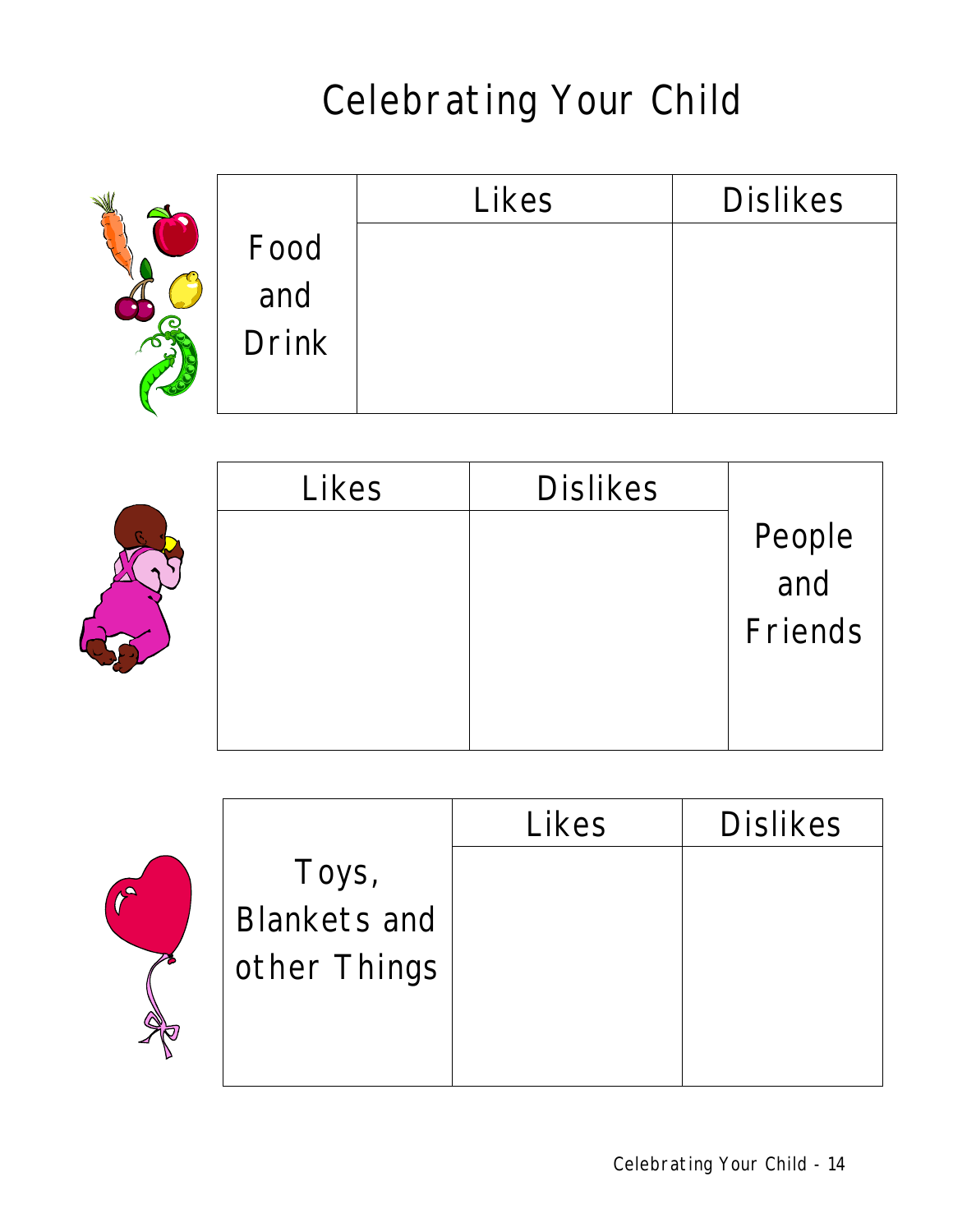| Likes | <b>Dislikes</b> |            |
|-------|-----------------|------------|
|       |                 | Games      |
|       |                 | and        |
|       |                 | Activities |
|       |                 |            |

|                            |              | Likes | <b>Dislikes</b> |
|----------------------------|--------------|-------|-----------------|
|                            | <b>Books</b> |       |                 |
| $\boldsymbol{\mathcal{J}}$ | and          |       |                 |
| $\cancel{\phi}$            | Songs        |       |                 |
|                            |              |       |                 |

| Likes | <b>Dislikes</b> |  |
|-------|-----------------|--|
|       |                 |  |
|       |                 |  |
|       |                 |  |
|       |                 |  |
|       |                 |  |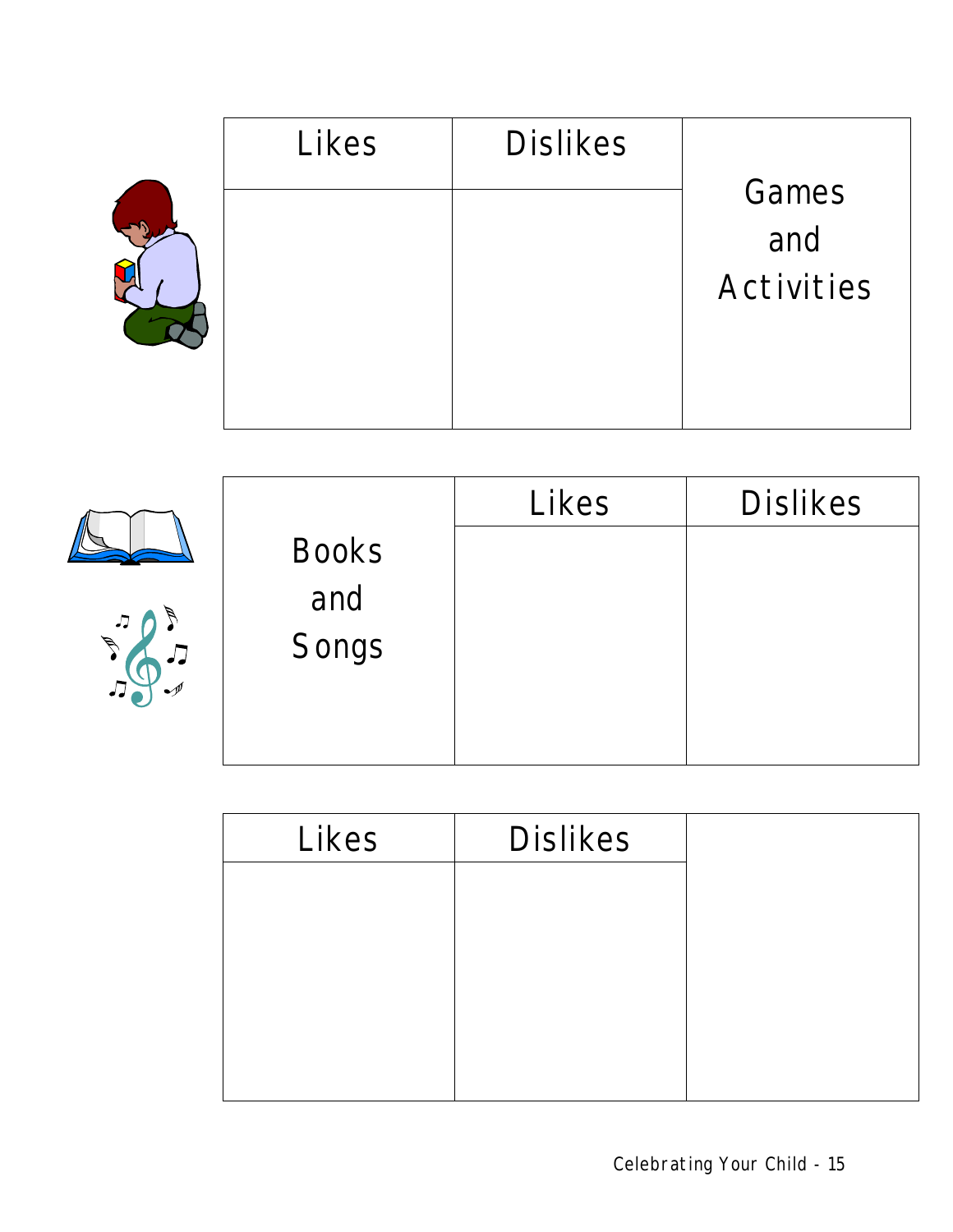|                                                      | How does your child let you know what | How does your child let you know<br>what he/she doesn't like? |
|------------------------------------------------------|---------------------------------------|---------------------------------------------------------------|
|                                                      | he/she likes?                         |                                                               |
|                                                      |                                       |                                                               |
| ρ<br>$\overline{\boldsymbol{\rho}}$<br>$\mathcal{Q}$ |                                       |                                                               |
| Ċ.                                                   |                                       |                                                               |
|                                                      |                                       |                                                               |
|                                                      |                                       |                                                               |
|                                                      |                                       |                                                               |
|                                                      |                                       |                                                               |
|                                                      |                                       |                                                               |

| When is your child the most | When is your child the least |
|-----------------------------|------------------------------|
| cooperative?                | cooperative?                 |
|                             |                              |
|                             |                              |
|                             |                              |
|                             |                              |
|                             |                              |
|                             |                              |
|                             |                              |



**B** 

| What frightens your child? | What soothes your child? |  |
|----------------------------|--------------------------|--|
|                            |                          |  |
|                            |                          |  |
|                            |                          |  |
|                            |                          |  |
|                            |                          |  |
|                            |                          |  |
|                            |                          |  |
|                            |                          |  |
|                            |                          |  |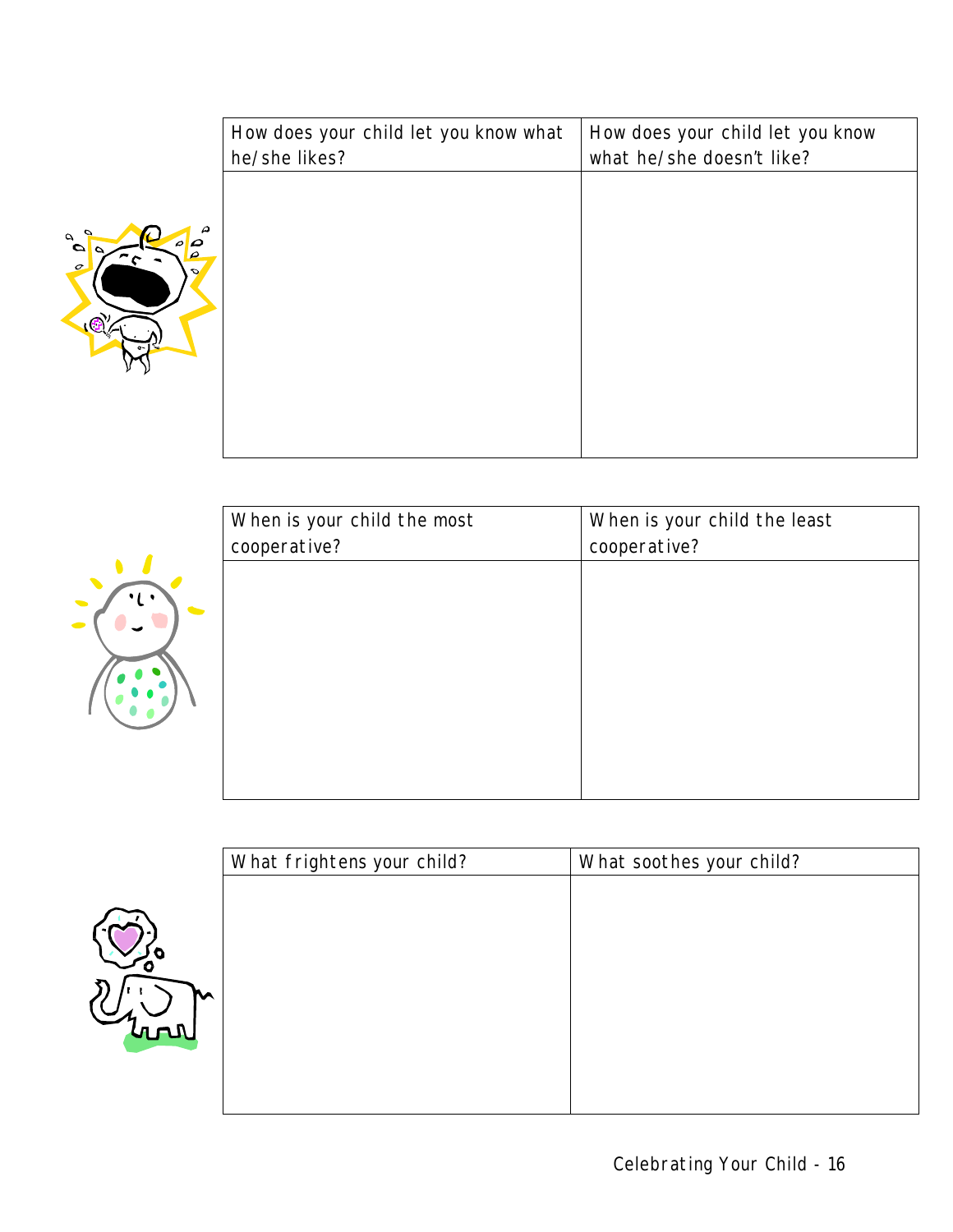### How do you and your child participate in the following daily routines together?



| Feeding | Dressing | Bathing |
|---------|----------|---------|
|         |          |         |
|         |          |         |
|         |          |         |
|         |          |         |
|         |          |         |



| Naptime/Bedtime | Playtime | Other |
|-----------------|----------|-------|
|                 |          |       |
|                 |          |       |
|                 |          |       |
|                 |          |       |
|                 |          |       |

| What do you do to help your child | What do you do to help your child |
|-----------------------------------|-----------------------------------|
| learn?                            | communicate?                      |
|                                   |                                   |
|                                   |                                   |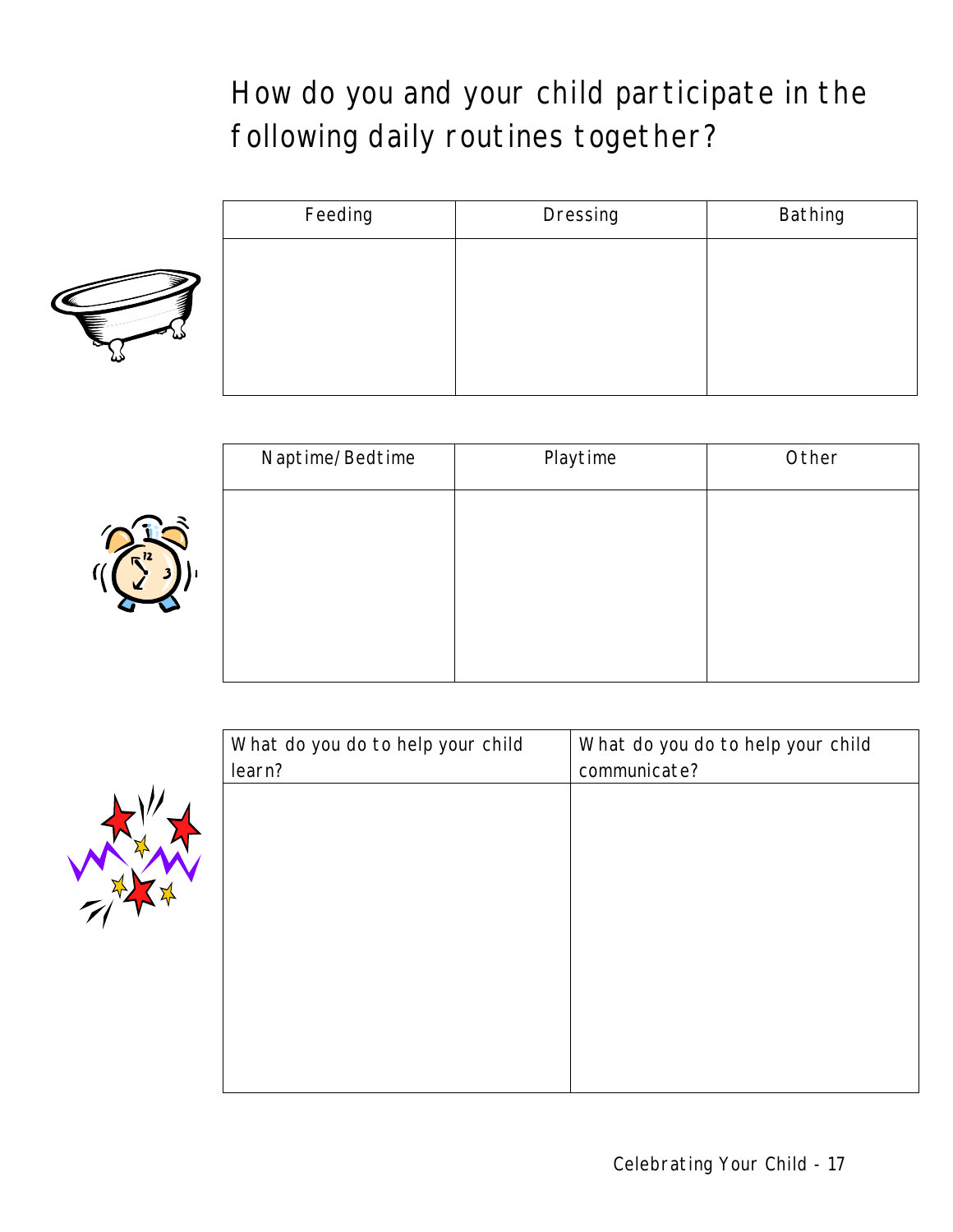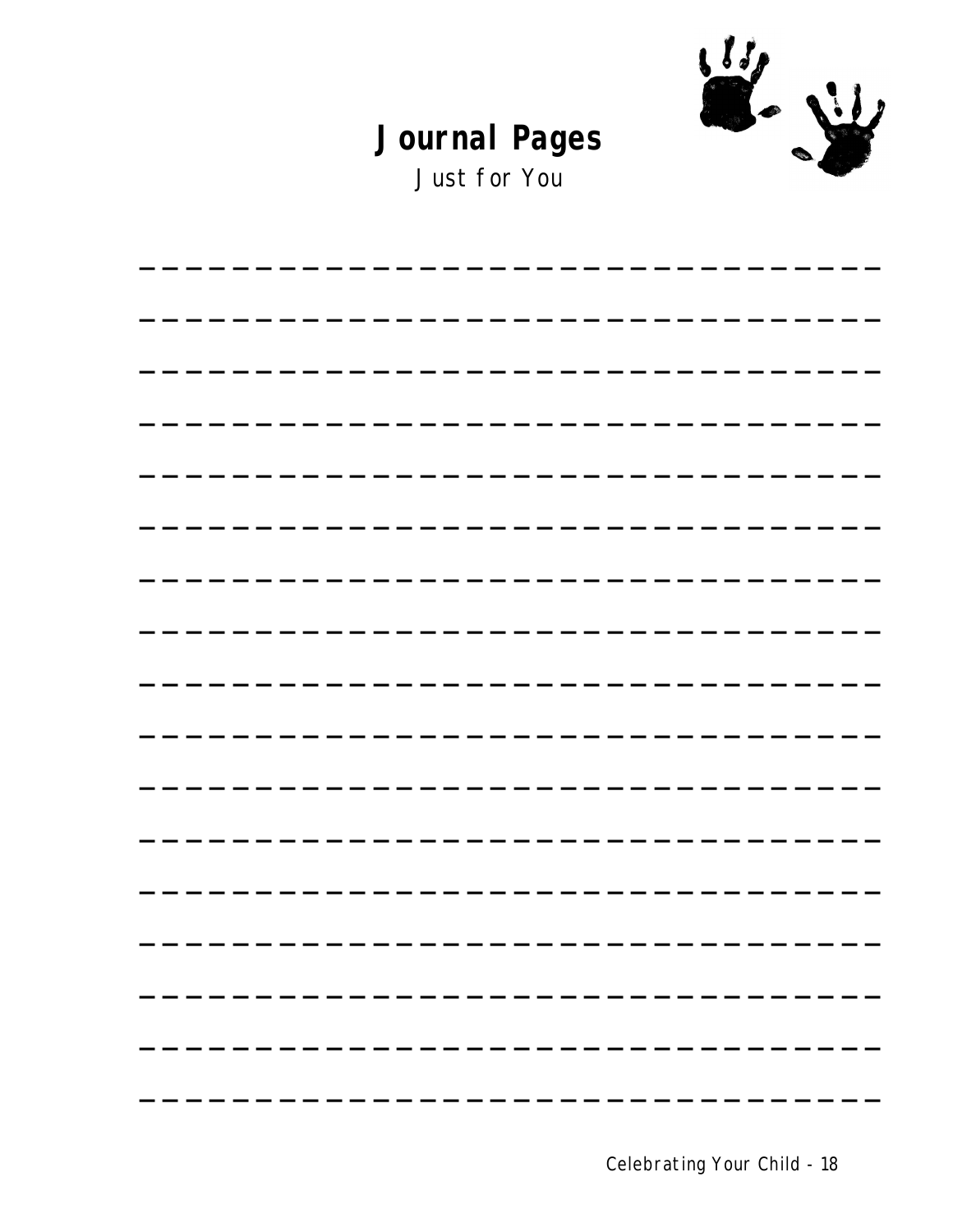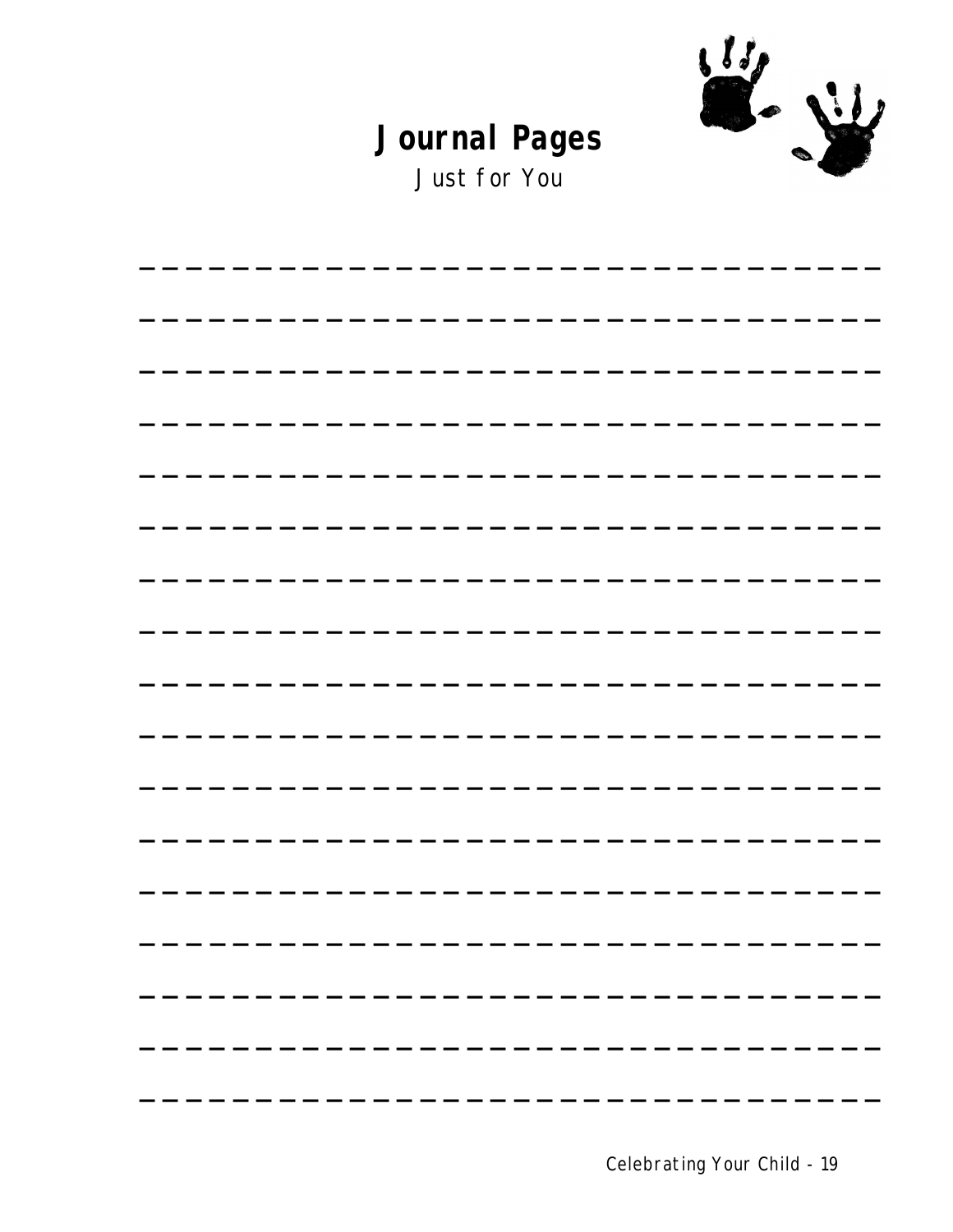

Just for You

Celebrating Your Child - 20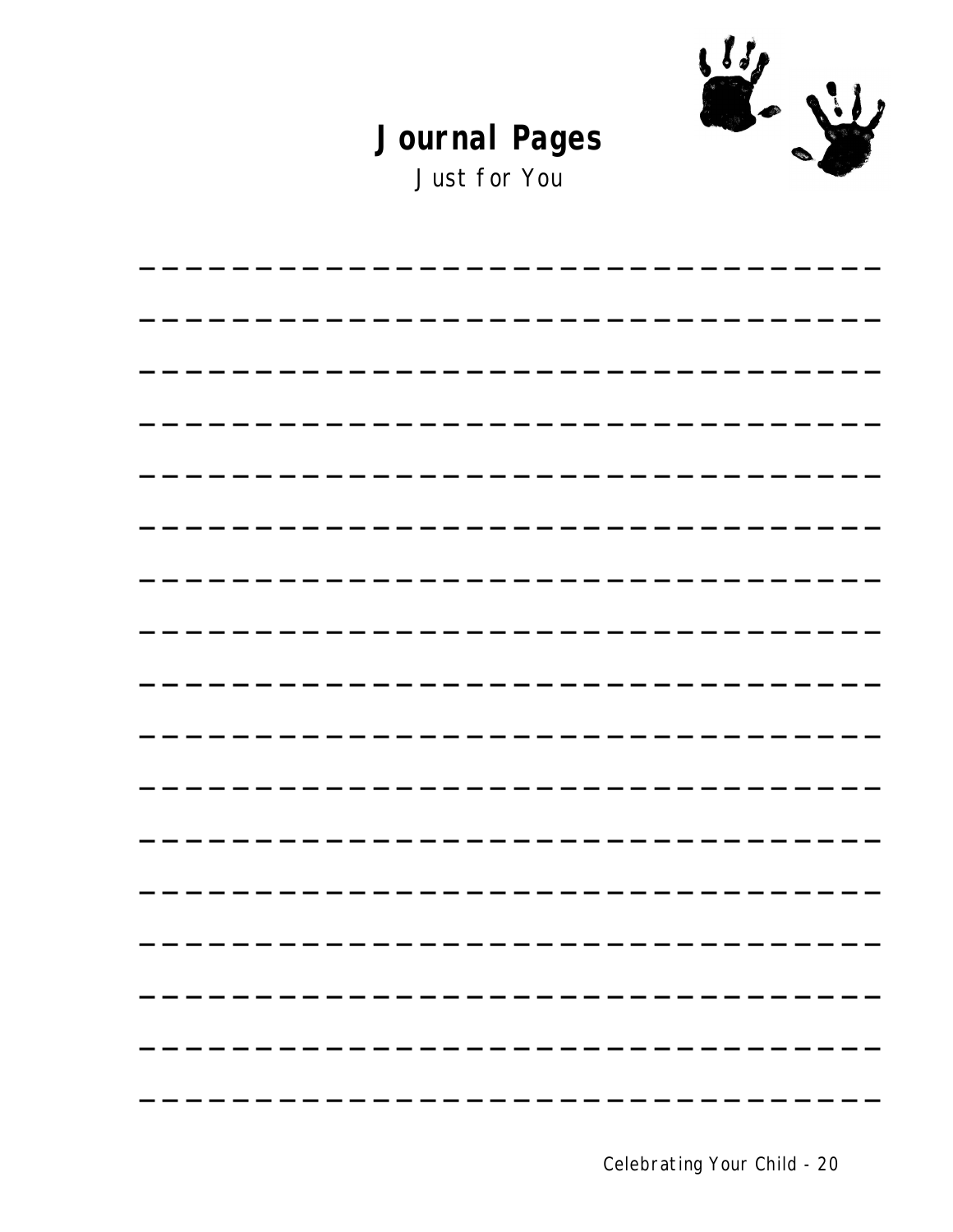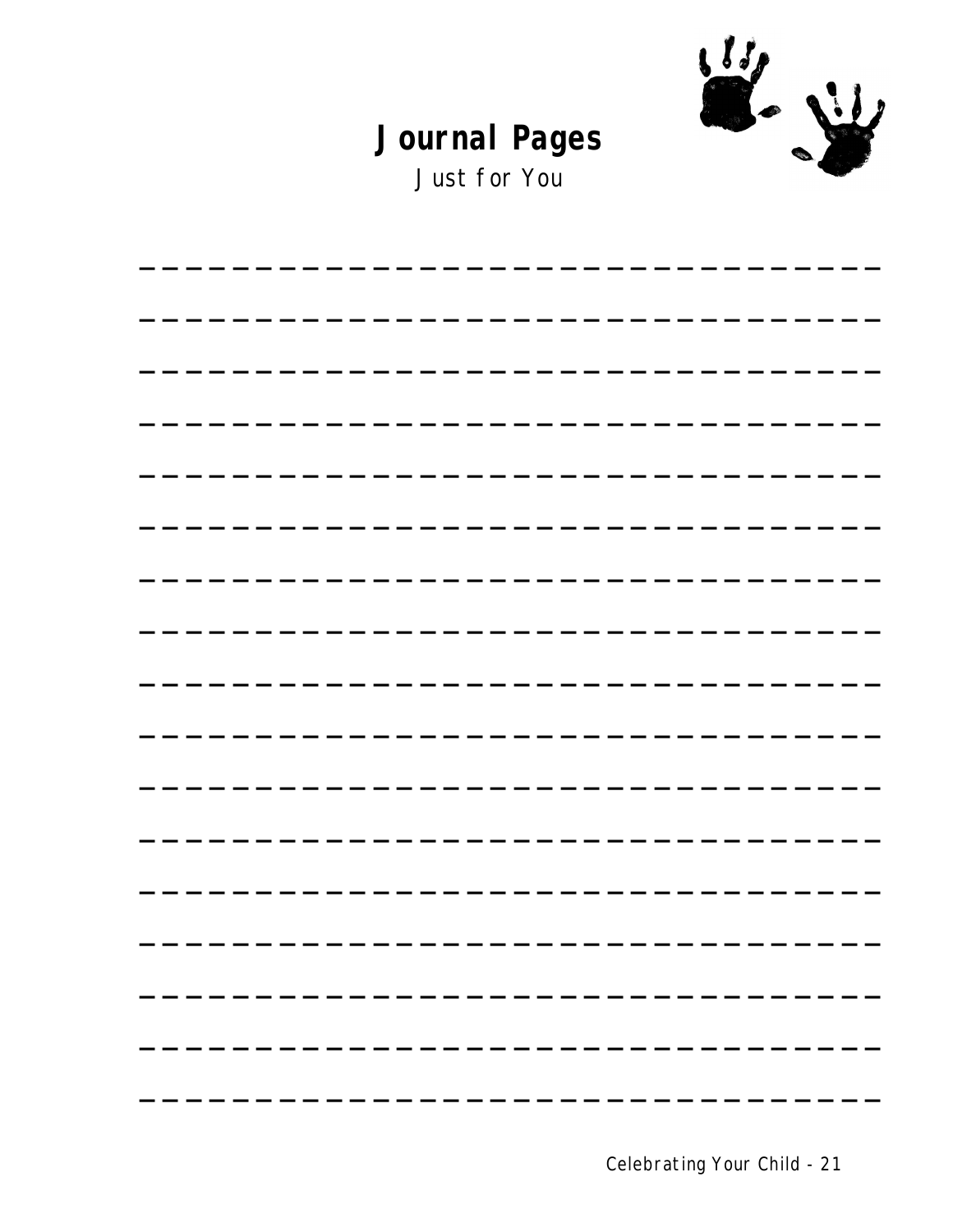

Just for You

Celebrating Your Child - 22